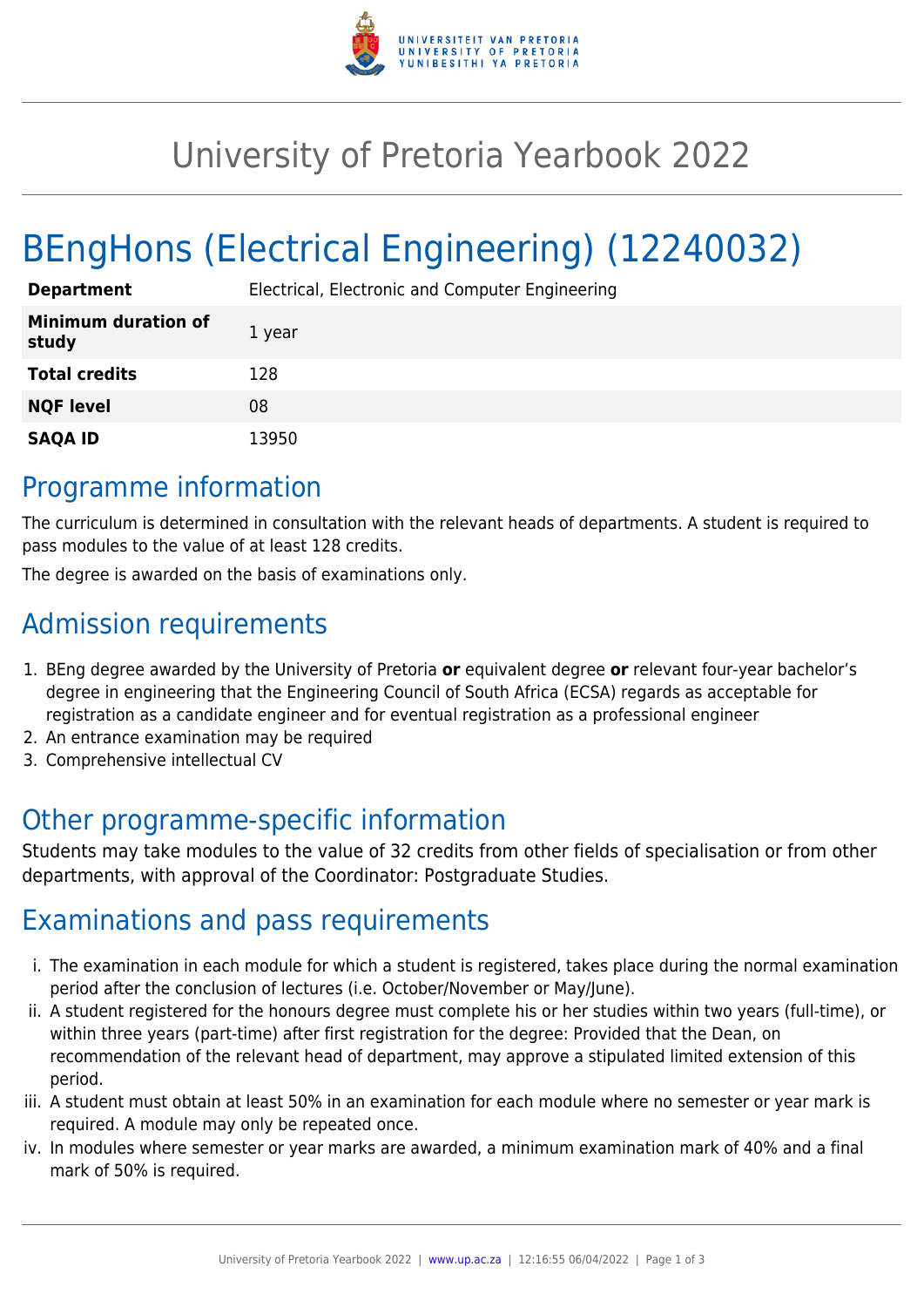

v. No supplementary or special examinations are granted at postgraduate level.

### Pass with distinction

A student passes with distinction if he or she obtains a weighted average of at least 75% in the first 128 credits for which he or she has registered (excluding modules which were discontinued timeously). The degree is not awarded with distinction if a student fails any one module (excluding modules which were discontinued timeously).